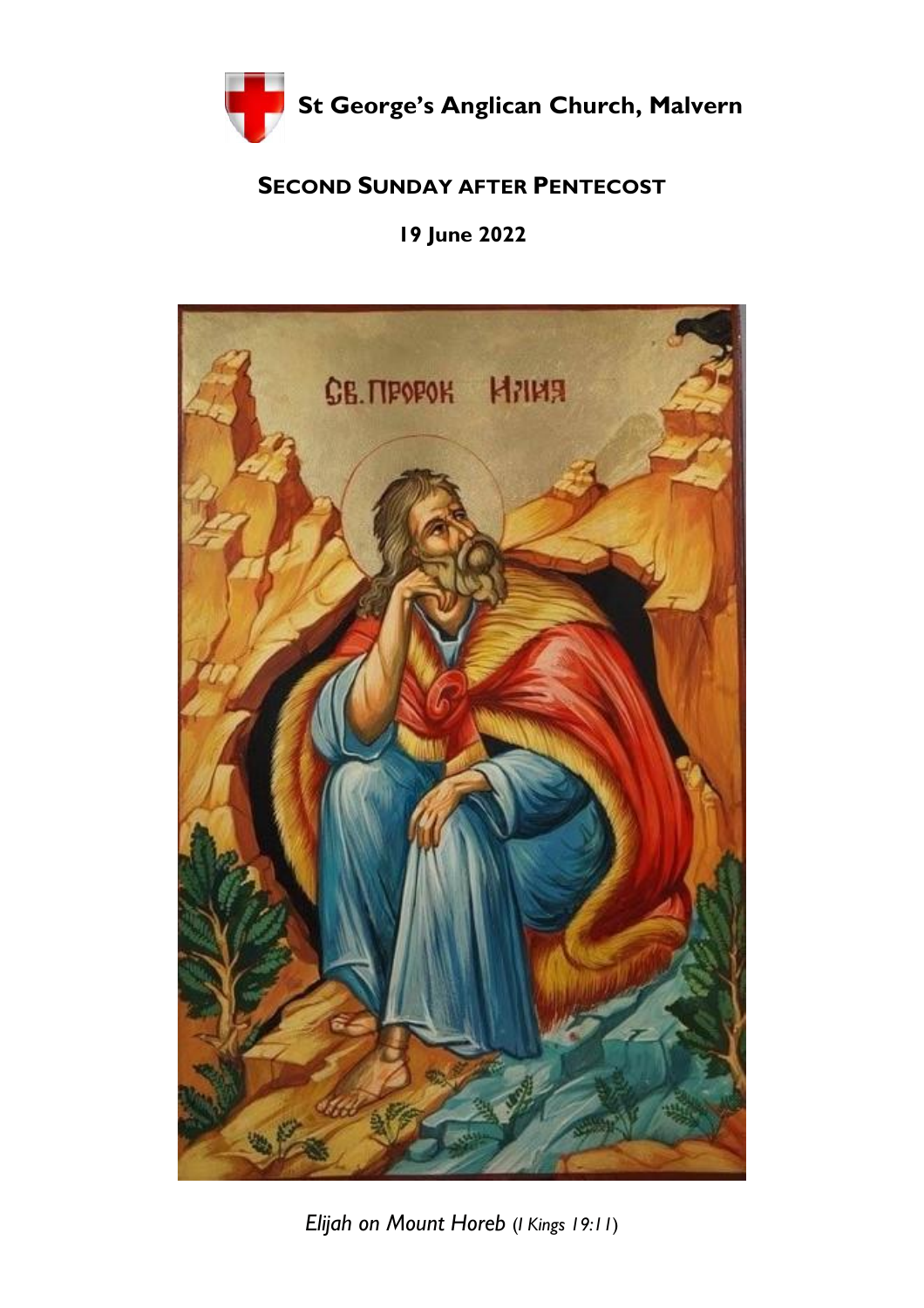*Hymns (NEH) at 10:00 a.m.:* 232; 337; 353; 368 *Setting at 10:00 a.m.: Holy Trinity Mass* John Ross

# **Collect**

Pour out upon us, O God, the power and wisdom of your Spirit, so that we, who have been baptised into Christ and made your children through faith, may know your Son's power to heal, and, being made one in him, may overcome all barriers that divide us; through our Lord Jesus Christ, who lives and reigns with you in the unity of the Holy Spirit, one God, for ever and ever. **Amen.** 

# **FIRST READING** (*1 Kings 19:1–15a*)

A reading from the first book of Kings:

Ahab told Jezebel all that Elijah had done, and how he had killed all the prophets with the sword. Then Jezebel sent a messenger to Elijah, saying,

'So may the gods do to me, and more also, if I do not make your life like the life of one of them by this time tomorrow.'

Then he was afraid; he got up and fled for his life, and came to Beer-sheba,

which belongs to Judah; he left his servant there.

But he himself went a day's journey into the wilderness,

and came and sat down under a solitary broom tree.

- He asked that he might die: 'It is enough; now, O LORD, take away my life,
- for I am no better than my ancestors.'
- Then he lay down under the broom tree and fell asleep.

Suddenly an angel touched him and said to him, 'Get up and eat.'

He looked, and there at his head was a cake baked on hot stones,

and a jar of water. He ate and drank, and lay down again.

The angel of the LORD came a second time, touched him, and said,

'Get up and eat, otherwise the journey will be too much for you.'

He got up, and ate and drank;

- then he went in the strength of that food for forty days and forty nights to Horeb the mount of God.
- At that place he came to a cave, and spent the night there.

Then the word of the LORD came to him, saying,

'What are you doing here, Elijah?'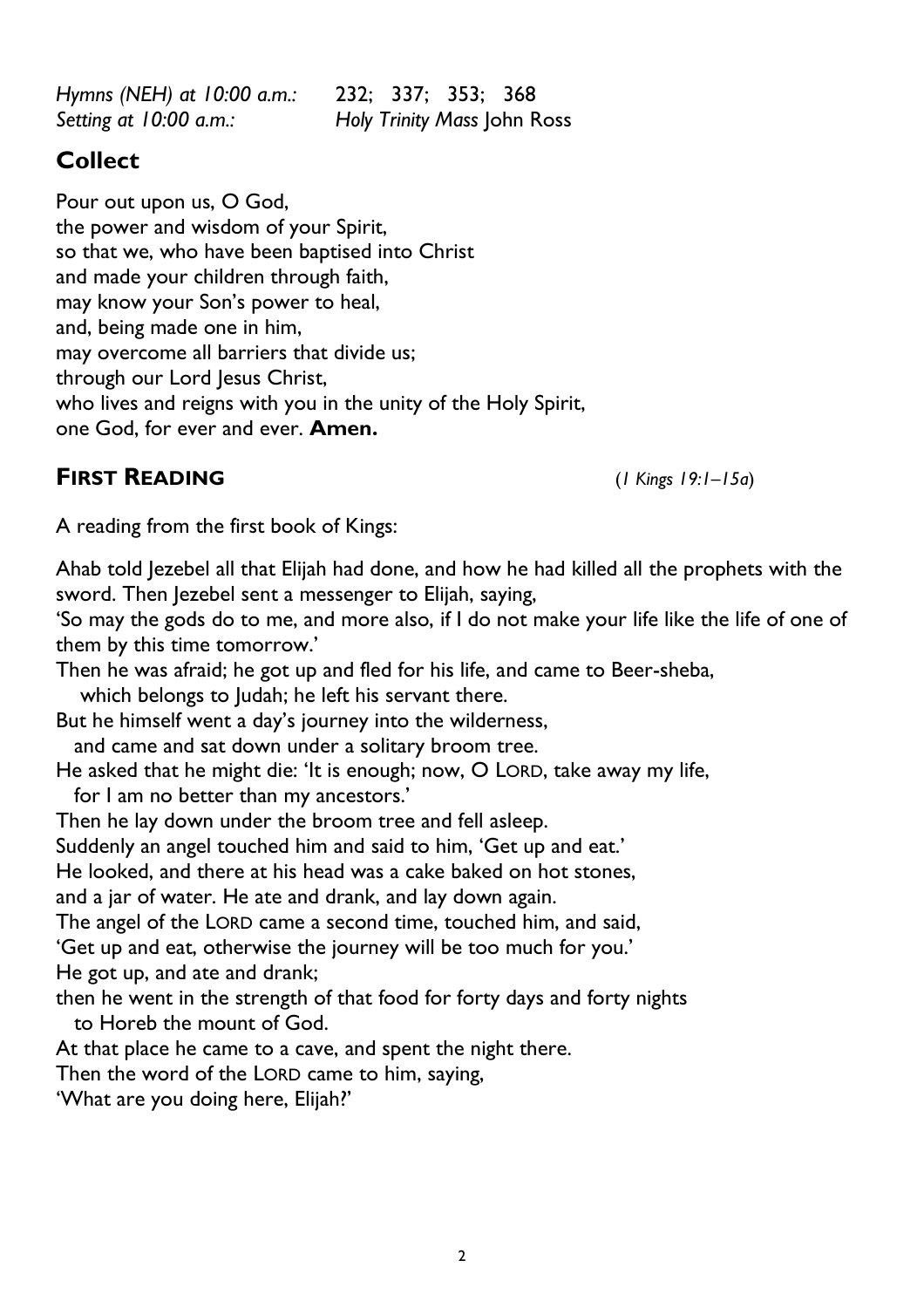He answered, 'I have been very zealous for the LORD, the God of hosts; for the Israelites have forsaken your covenant, thrown down your altars, and killed your prophets with the sword. I alone am left, and they are seeking my life, to take it away.' He said, 'Go out and stand on the mountain before the LORD, for the LORD is about to pass by.'

Now there was a great wind, so strong that it was splitting mountains and breaking rocks in pieces before the LORD, but the LORD was not in the wind;

and after the wind an earthquake, but the LORD was not in the earthquake;

and after the earthquake a fire, but the LORD was not in the fire;

and after the fire a sound of sheer silence.

When Elijah heard it, he wrapped his face in his mantle and went out

 and stood at the entrance of the cave. Then there came a voice to him that said, 'What are you doing here, Elijah?'

He answered, 'I have been very zealous for the LORD, the God of hosts;

for the Israelites have forsaken your covenant, thrown down your altars,

and killed your prophets with the sword.

I alone am left, and they are seeking my life, to take it away.'

Then the LORD said to him, 'Go, return on your way to the wilderness of Damascus; when you arrive, you shall anoint Hazael as king over Aram.'

Hear the word of the Lord. **Thanks be to God.** 

# **PSALMS 42 AND 43**

### **Response: I will yet give thanks to him who is the help of my countenance, and my God.**

As the deer longs for the water-brooks, so longs my soul for you, O God.

My soul is athirst for the living God; when shall I come to appear before the presence of God?

My tears have been my food day and night, while all day long they say to me, 'Where now is your God?' **R.**

I pour out my soul when I think on these things: how I went with the multitude, and led them into the house of God, with the voice of thanksgiving, among those who keep holy-day.

Why are you so full of heaviness, O my soul? and why are you so disquieted within me? **R.**

My soul is heavy within me;

 therefore I will remember you from the land of Jordan and from the peak of Mizar among the heights of Hermon.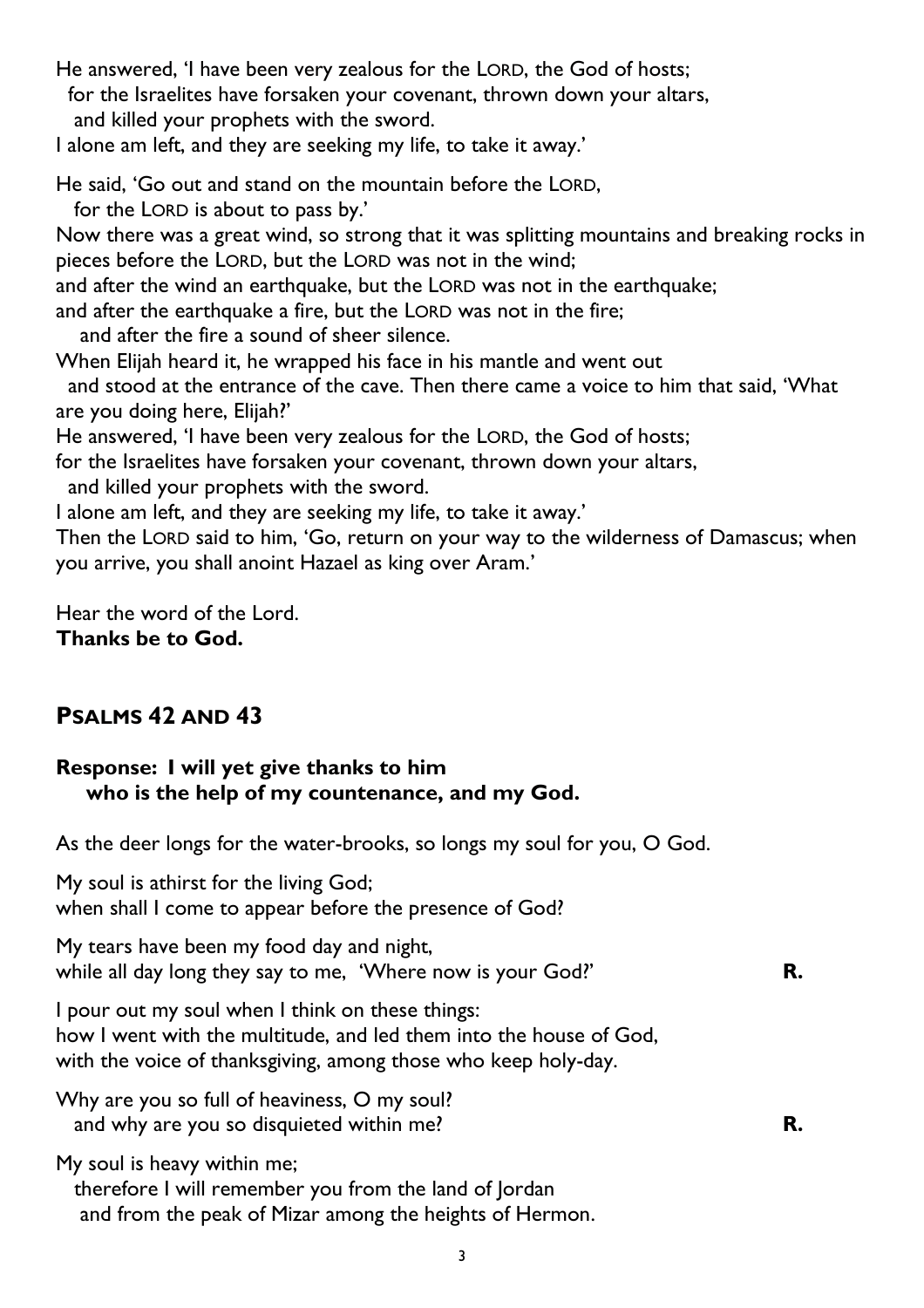One deep calls to another in the noise of your cataracts; all your rapids and floods have gone over me.

The Lord grants his loving-kindness in the daytime; in the night season his song is with me, a prayer to the God of my life. **R.**

I will say to the God of my strength, 'Why have you forgotten me? and why do I go so heavily while the enemy oppresses me?' while my bones are being broken, my enemies mock me to my face;

All day long they mock me, say to me, 'Where now is your God?'

Why are you so full of heaviness, O my soul, and why are you so disquieted within me? **R.**

Give judgement for me, O God, and defend my cause against an ungodly people; deliver me from the deceitful and wicked!

For you are the God of my strength; why have you put me from you? and why do I go so heavily, while the enemy oppresses me?

Send out your light and your truth that they may lead me; and bring me to your holy hill and to your dwelling;

That I may go to the altar of God, to the God of my joy and gladness; and on the harp I will give thanks to you, O God, my God.

Why are you so full of heaviness, O my soul, and why are you disquieted within me? **R.**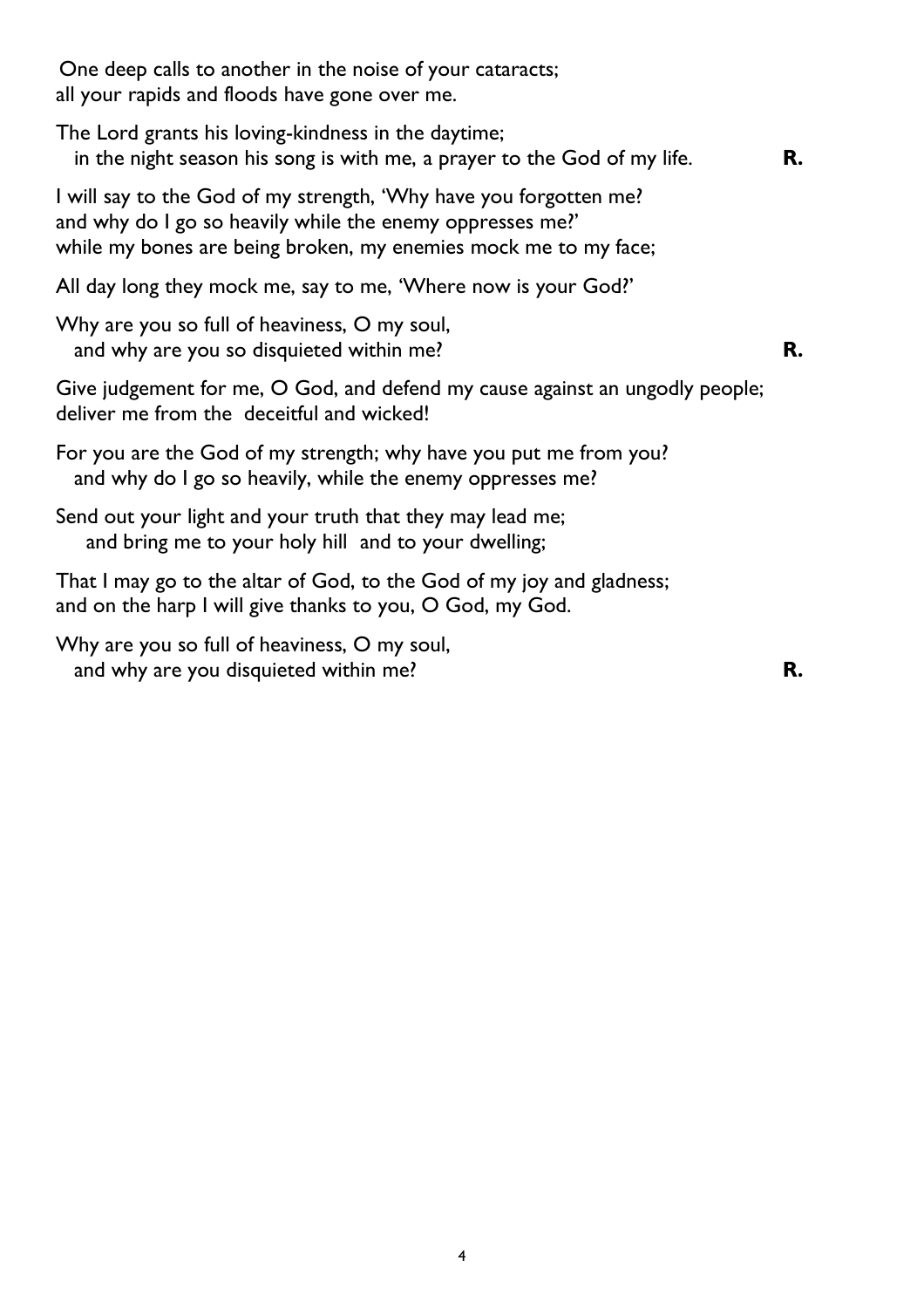#### **10:00 a.m.**

#### Psalm 42



- 1. My soul is thirsting for God. The God of my life: when can I enter and see the face of God?
- 2. These things will I remember as I pour out my soul: how I would lead the rejoicing crowd into the house of God, amid cries of gladness and thanksgiving, the throng wild with joy.
- 3. O send forth your light and your truth; let these be my guide. Let them bring me to your holy mountain to the place where you dwell.
- 4. And I will come to the altar of God, the God of my joy. My redeemer, I will thank you on the harp, O God, my God.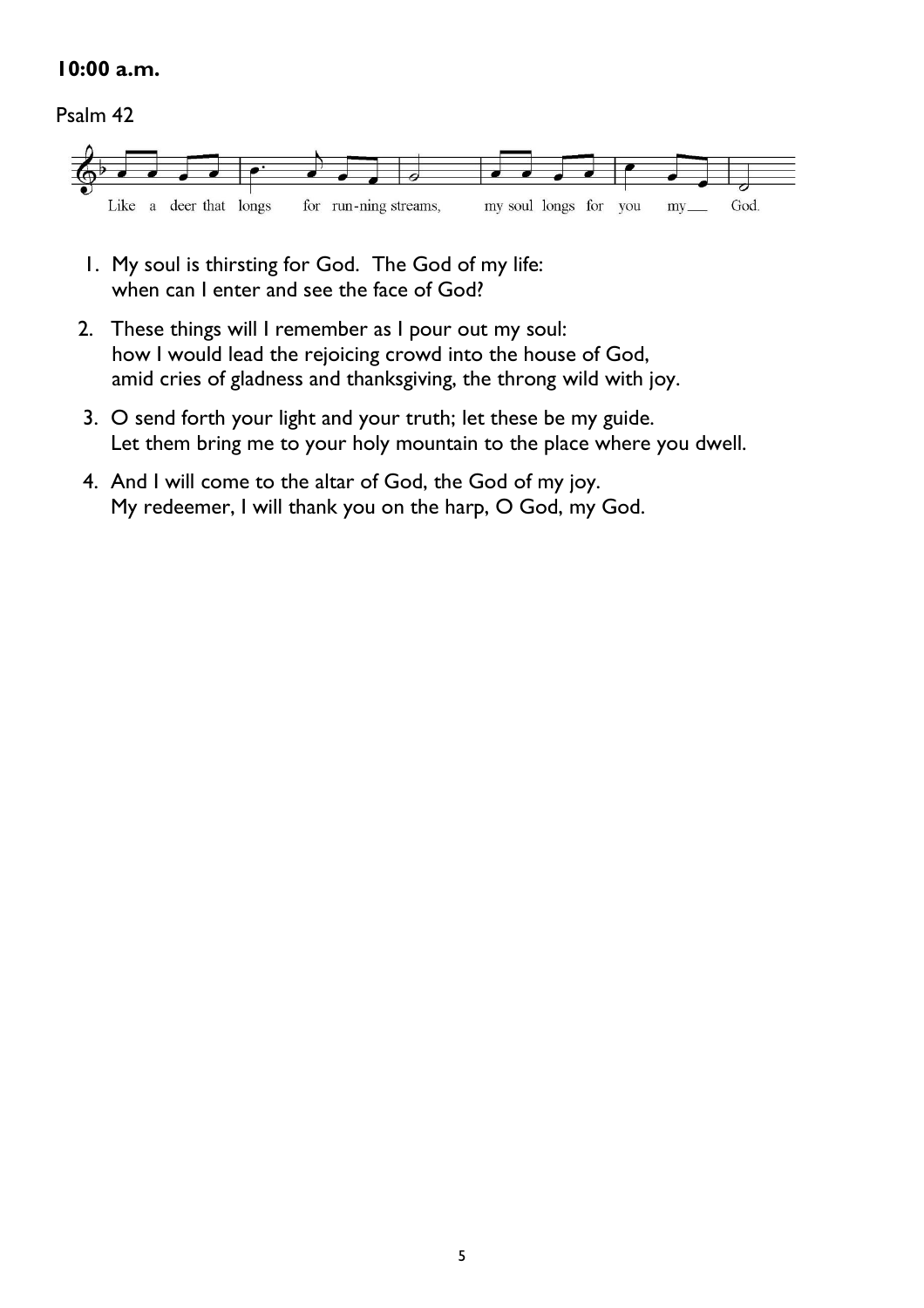# Psalm 43

|                                                            | Psalm 43                                                                                                                                | 1010-22                                                     |  |
|------------------------------------------------------------|-----------------------------------------------------------------------------------------------------------------------------------------|-------------------------------------------------------------|--|
| Response                                                   | C/E<br>F/C<br>F                                                                                                                         | C7<br>F                                                     |  |
|                                                            |                                                                                                                                         |                                                             |  |
|                                                            |                                                                                                                                         |                                                             |  |
| Send                                                       | light<br>and your<br>truth,<br>out your<br>The response is sung first by the cantor, small group or choir and then by the congregation. | let them<br>lead<br>me.                                     |  |
|                                                            | Thereafter it is sung by the congregation after each verse.                                                                             |                                                             |  |
|                                                            | The verses may be sung by cantor, small group or choir.                                                                                 |                                                             |  |
| Verses <sub>F</sub>                                        | Gm/F<br>F                                                                                                                               | Gm/Bb<br>Dm                                                 |  |
|                                                            |                                                                                                                                         |                                                             |  |
|                                                            | о                                                                                                                                       |                                                             |  |
|                                                            | 1<br>Vindicate me, O God, and defend my cause<br>against an ungodly people,                                                             |                                                             |  |
|                                                            |                                                                                                                                         |                                                             |  |
|                                                            | from the deceitful and unjust deliver me! Response                                                                                      |                                                             |  |
|                                                            |                                                                                                                                         |                                                             |  |
|                                                            | 2 For you are the God in whom I take refuge;                                                                                            |                                                             |  |
|                                                            | why have you cast me off?                                                                                                               |                                                             |  |
|                                                            | Why must I mourn                                                                                                                        |                                                             |  |
|                                                            | because of the oppression of the enemy? Response                                                                                        |                                                             |  |
|                                                            |                                                                                                                                         |                                                             |  |
|                                                            | 3 O send out your light and your truth;                                                                                                 |                                                             |  |
|                                                            | let them lead me,                                                                                                                       |                                                             |  |
|                                                            | let them bring me to your holy hill<br>and to your dwelling! Response                                                                   |                                                             |  |
|                                                            |                                                                                                                                         |                                                             |  |
|                                                            |                                                                                                                                         |                                                             |  |
| Then I will go to the altar of God,                        |                                                                                                                                         |                                                             |  |
|                                                            | to God my exceeding joy;                                                                                                                |                                                             |  |
|                                                            | and I will praise you with the lyre,                                                                                                    |                                                             |  |
|                                                            |                                                                                                                                         |                                                             |  |
|                                                            | O God, my God. Response                                                                                                                 |                                                             |  |
|                                                            | 5 Why are you cast down, O my soul,                                                                                                     |                                                             |  |
|                                                            | and why are you disquieted within me?                                                                                                   |                                                             |  |
| Wastik.                                                    | Hope in God whom again I shall praise,                                                                                                  |                                                             |  |
| asyara Bili kecamat <sup>m</sup>                           | my help and my God. Response                                                                                                            |                                                             |  |
| Words and music by                                         |                                                                                                                                         |                                                             |  |
| permission United Methodist<br>Publishing House, Nashville |                                                                                                                                         | tr. from the USA United Methodist Liturgical Psalter (1989) |  |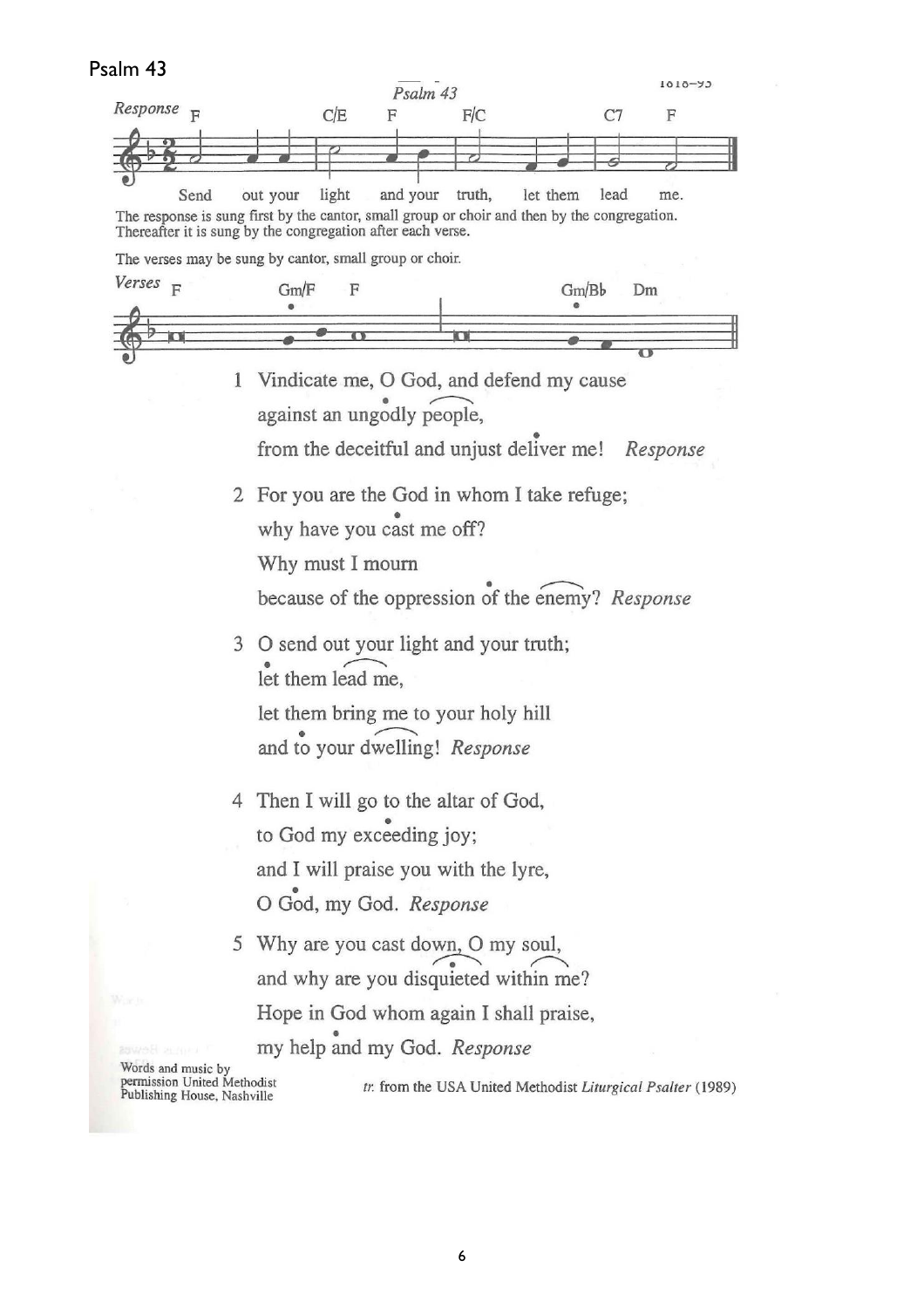## **SECOND READING** (*Galatians 3:10–14, 23–29*)

A reading from the letter of Paul to the church in Galatia:

For all who rely on the works of the law are under a curse;

 for it is written, 'Cursed is everyone who does not observe and obey all the things written in the book of the law.'

Now it is evident that no one is justified before God by the law; for 'The one who is righteous will live by faith.' But the law does not rest on faith; on the contrary, 'Whoever does the works of the law will live by them.' Christ redeemed us from the curse of the law by becoming a curse for us for it is written, 'Cursed is everyone who hangs on a tree' in order that in Christ Jesus the blessing of Abraham might come to the

Gentiles, so that we might receive the promise of the Spirit through faith.

Now before faith came, we were imprisoned and guarded under the law until faith would be revealed. Therefore the law was our disciplinarian until Christ came, so that we might be justified by faith.

But now that faith has come, we are no longer subject to a disciplinarian, for in Christ Jesus you are all children of God through faith.

As many of you as were baptized into Christ have clothed yourselves with Christ. There is no longer Jew or Greek, there is no longer slave or free, there is no longer male and female; for all of you are one in Christ Jesus. And if you belong to Christ, then you are Abraham's offspring,

heirs according to the promise.

Hear the word of the Lord. **Thanks be to God.** 

**GOSPEL** (*Luke 8:26–39*)

Alleluia! Alleluia!

"Declare how much God has done for you," says the Lord; Therefore let us praise his gospel for ever.

## **Alleluia!**

The Lord be with you. **And also with you.** 

Hear the gospel of our Lord Jesus Christ according to Luke. **Glory to you, Lord Jesus Christ.**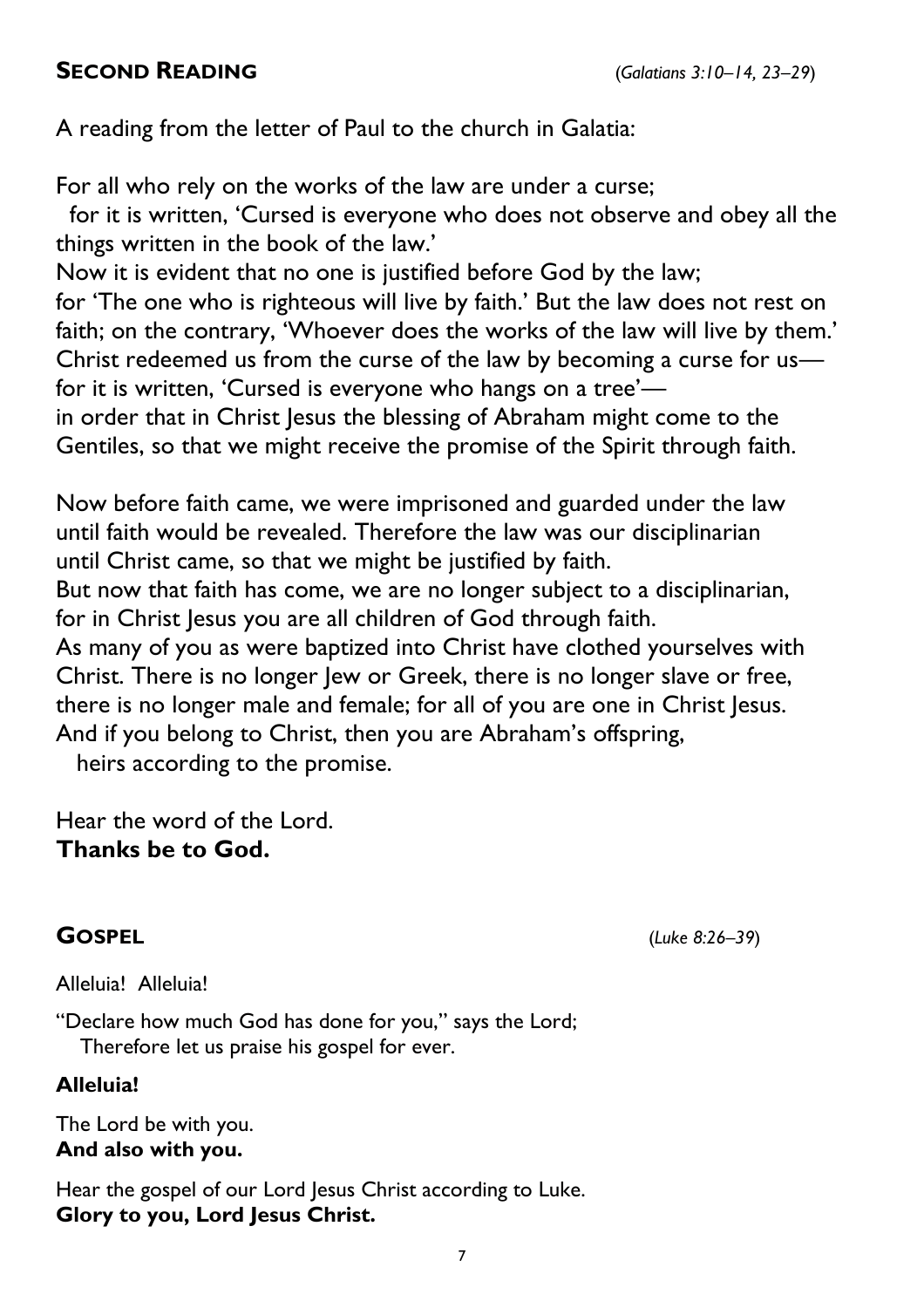Jesus and his disciples arrived at the country of the Gerasenes,

which is opposite Galilee.

As he stepped out on land, a man of the city who had demons met him.

For a long time he had worn no clothes,

and he did not live in a house but in the tombs.

When he saw Jesus, he fell down before him and shouted at the top of his voice, 'What have you to do with me, Jesus, Son of the Most High God?

I beg you, do not torment me'—

for Jesus had commanded the unclean spirit to come out of the man.

(For many times it had seized him; he was kept under guard and bound with chains and shackles, but he would break the bonds and be driven by the demon into the wilds.) Jesus then asked him, 'What is your name?'

He said, 'Legion'; for many demons had entered him.

They begged him not to order them to go back into the abyss.

Now there on the hillside a large herd of swine was feeding;

and the demons begged Jesus to let them enter these.

So he gave them permission.

Then the demons came out of the man and entered the swine,

and the herd rushed down the steep bank into the lake and was drowned.

When the swineherds saw what had happened,

they ran off and told it in the city and in the country.

Then people came out to see what had happened, and when they came to Jesus, they found the man from whom the demons had gone sitting at the feet of Jesus, clothed and in his right mind. And they were afraid.

Those who had seen it told them how the one who had been possessed by demons had been healed.

Then all the people of the surrounding country of the Gerasenes asked Jesus to leave them; for they were seized with great fear.

So he got into the boat and returned.

The man from whom the demons had gone begged that he might be with him; but Jesus sent him away, saying,

'Return to your home, and declare how much God has done for you.' So he went away,

proclaiming throughout the city how much Jesus had done for him.

For the gospel of the Lord.

### **Praise to you, Lord Jesus Christ.**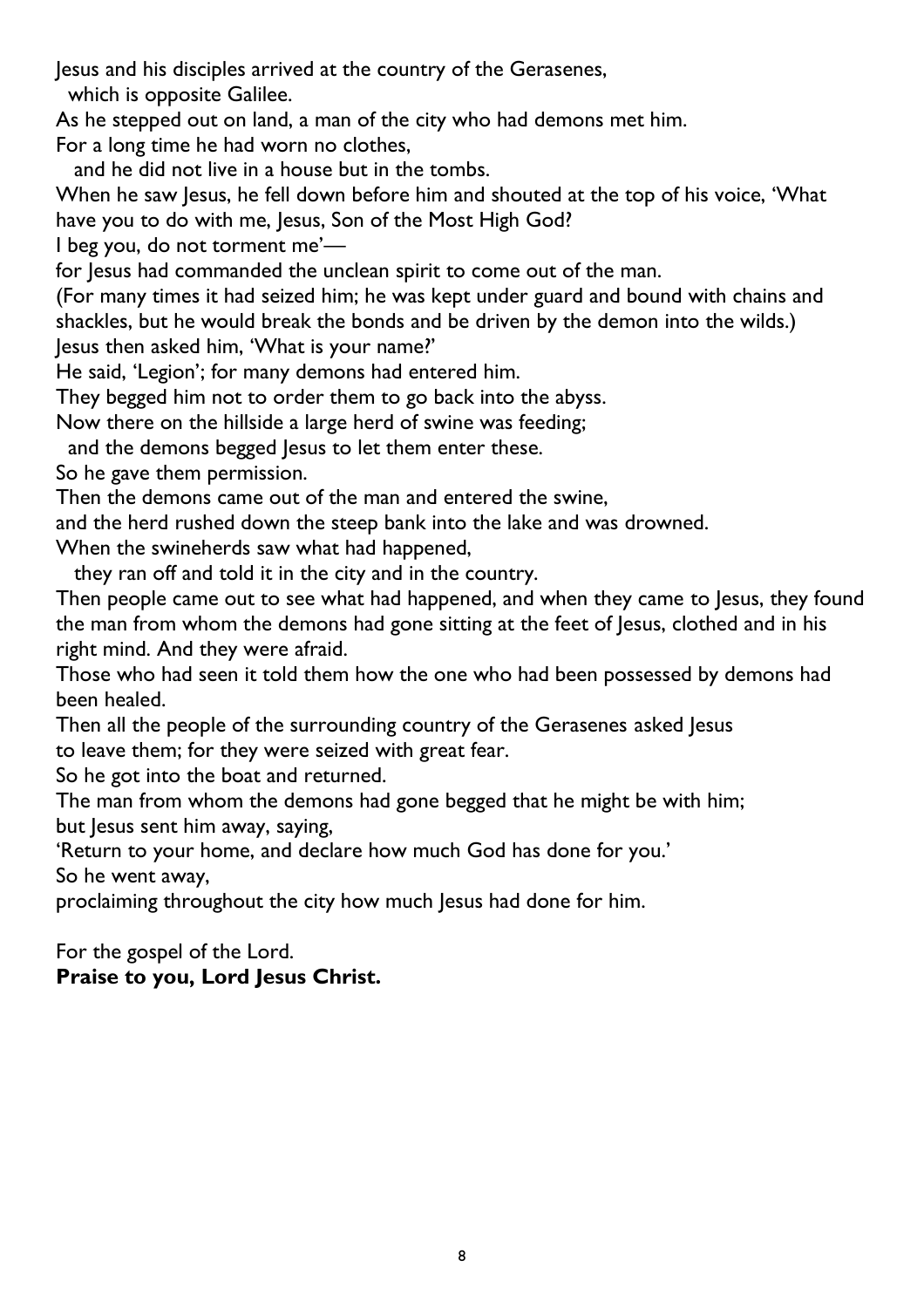### **PRAYERS OF THE PEOPLE**

#### **For the Anglican Church**

We pray for the Province of the Episcopal Church of South Sudan; The Anglican Church of Australia; Chaplain to Anglican Centre staff; City on a Hill Surf Coast; St Agnes Glen Huntly; St James' Ivanhoe; Yarraville Parish.

#### **For all in need**

May all who are in trouble, in need or sickness find peace and refreshment in you especially: Ann, Cecily, John, Coral, Keith, Erica, Peter, Helen, Claire, John, Margaret, Joan, Thea, John, Ray, Kaye, Clive, Christina, Rita, Matthew and others we mention before God in the silence of our hearts.

#### **For the Faithful Departed**

Those whose anniversary of death occurs this week: T. Harvey Barnett, Edward Butler, Brenda Dawson, Myra McSpedden, Frederick Blundell Preston Minchin, Ada Mavis Phillips, Nicholas Sanderson, Kristina Smith, Colin Wilkinson, Noel Wilkinson.

During Communion, the choir will sing the following anthem (at 10:00 a.m.)

Ave, verum corpus, natum de Maria Virgine, vere passum, immolatum in cruce pro homine: cuius latus perforatum unda fluxit sanguine. Esto nobis praegustatum, in mortis examine. O dulcis. O pie. O Jesu Fili Mariae, miserere mei. Amen.

*Hail, true body, born of the Virgin Mary, Who truly suffered, sacrificed on the Cross for mankind: From whose pierced side blood overflowed. Be for us a foretaste of heaven in the test of death. O sweet. O merciful. O Jesus son of Mary, have mercy on me. Amen.* 

> *Words: Attr.* Pope Innocent VI (*d. 1362*) *Music:* William Byrd (*1543–1623*)

Postlude: *A Parludam* William Byrd (*1543–1623*)

## **READINGS FOR NEXT WEEK: 3 RD SUNDAY AFTER PENTECOST**

2 Kings 2:1*–*2, 2.6*–*14 Psalm 77:1*–*2, 11*–*20 Galatians 5:1, 5.13*–*25 Luke 9.51*–*62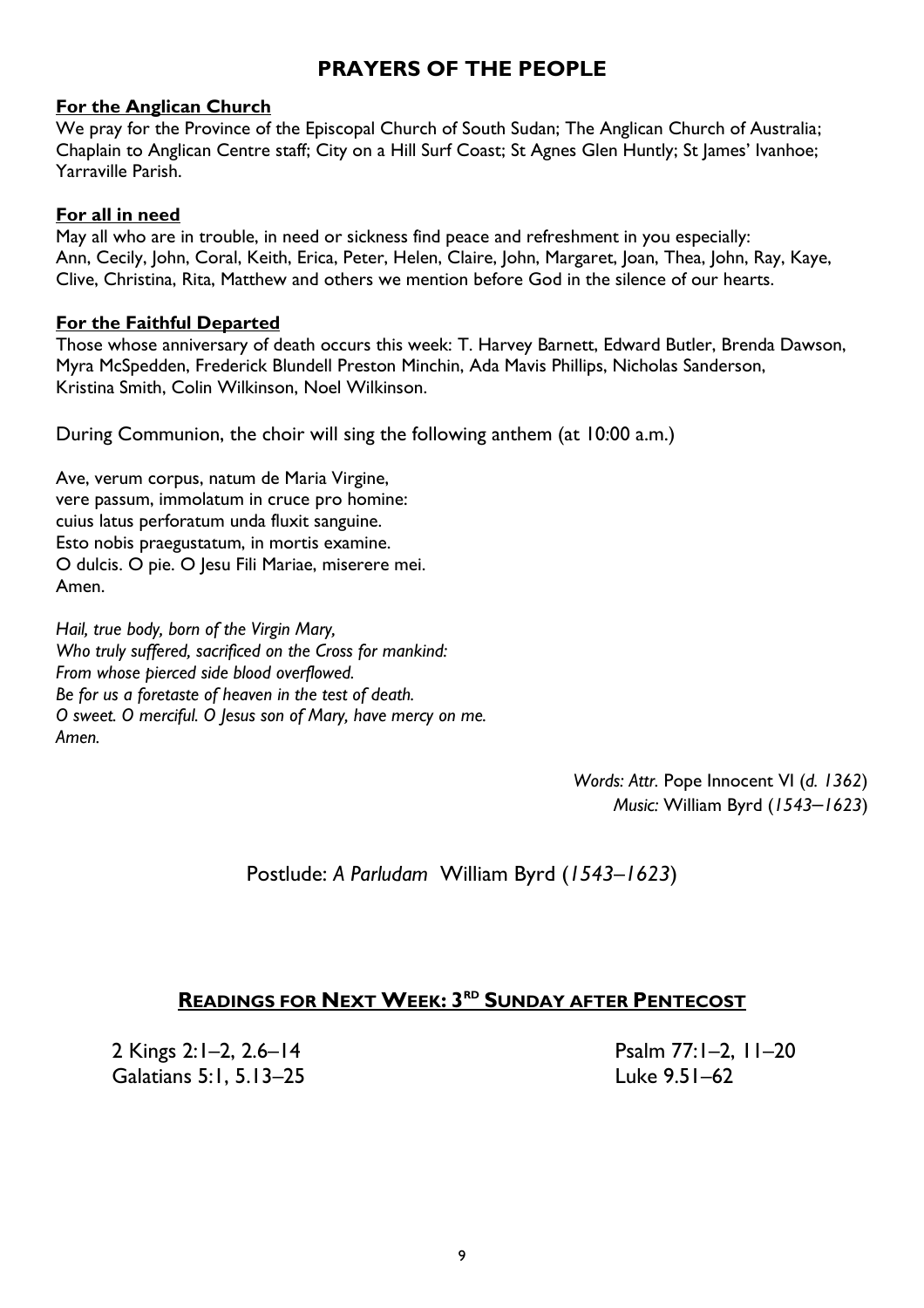## **NOTICES**

## **Flower Guild**

Since we have lost two treasured members of the Flower Guild recently, we are hoping to find new members. If you have an interest in flower arranging, please contact Judy Mallinson on 0414 - 752 957. Guidance and help are readily given if you are uncertain.

On Saturday June 25 at 10.30am the Flower Guild, with Phil James and family, will be planting an olive tree in memory of Merrin James, who led the Guild for many years and frequently provided olive branches from the large trees in her garden. Location: on right hand side of the drive towards the office entrance. All welcome.

#### **Thank you**

Gregory would like to extend a thanks and acknowledgement of the Reflections on the Lections group (Wednesday evenings at 7:30 p.m. – see below!) for stimulating contributions which have contributed to this morning's homily. Any errors or infelicities remain his own!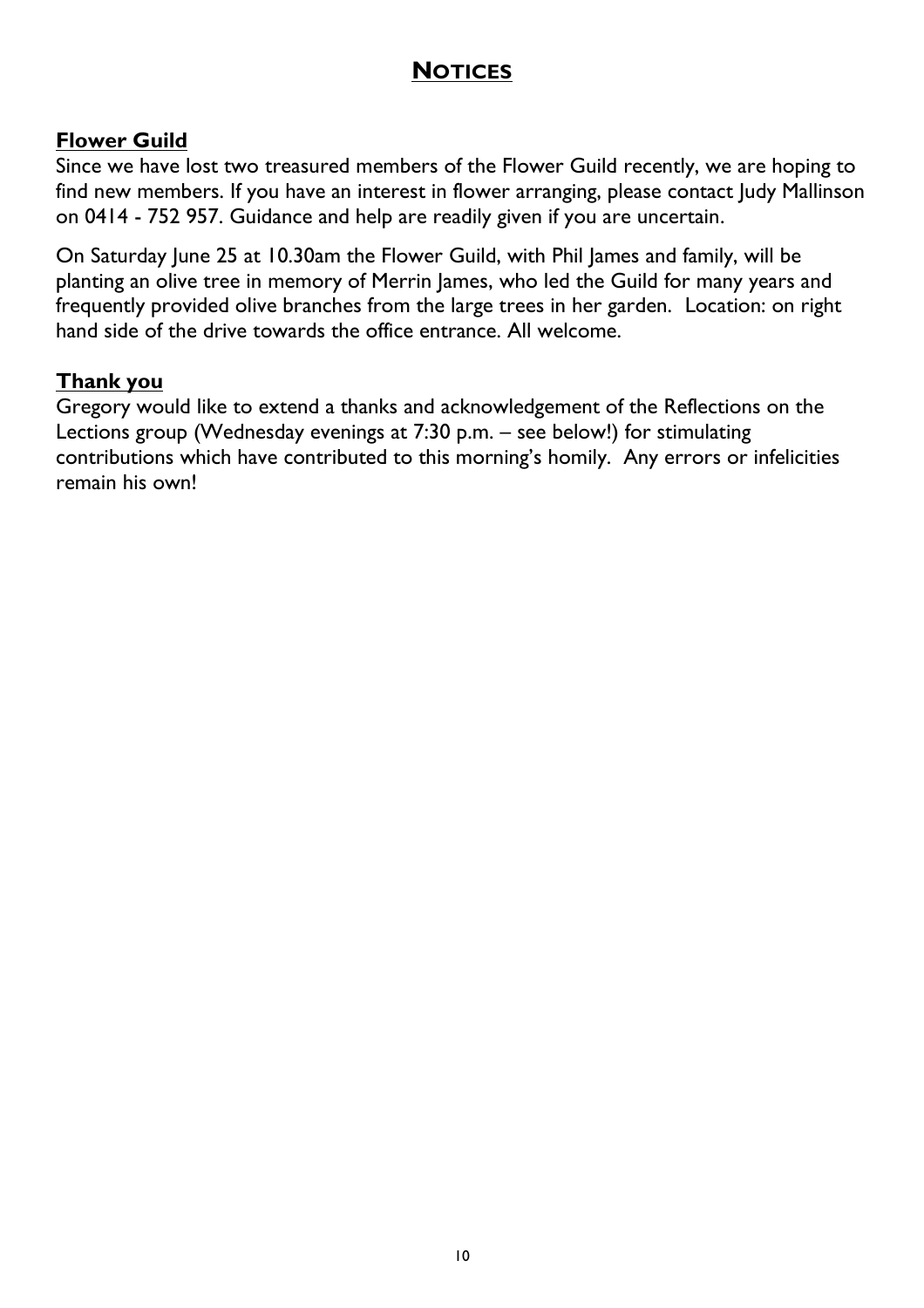## **THE WEEK AHEAD**

| <b>Weekdays</b><br><b>Monday - Saturday</b>                        | $9:00$ a.m.<br>5:00 p.m.                                   | <b>Morning Prayer</b><br><b>Evening Prayer</b>                                           |
|--------------------------------------------------------------------|------------------------------------------------------------|------------------------------------------------------------------------------------------|
| Day                                                                | <b>Morning Prayer</b><br>in Chapel and by                  | <b>Evening Prayer</b><br>Zoom (details below)                                            |
| Monday, 20 June                                                    | Psalm 114; 115<br>2 Chronicles 10<br>$lames$ $1:1-18$      | Psalm 116; 117<br>Ezekiel I:I-21<br>Acts 12:1-11                                         |
| Tuesday, 21 June                                                   | Psalms 121; 122; 123<br>2 Chronicles II<br>James 1:19-2.7  | Psalms 119; 129-152<br>Ezekiel 1:22-3.3<br>Acts 12:12-25                                 |
| <b>Wednesday, 22 June</b>                                          | Psalm $118:1-18$<br>2 Chronicles 12<br>James 2:8-26        | Psalm 118:19-29; 120<br>Ezekiel $3:4-27$<br>Acts 13:1-12                                 |
| <b>Reflections on the Lections</b>                                 | Via Zoom: see details below                                |                                                                                          |
| Thursday, 23 June                                                  | Psalm 124, 125, 126<br>2 Chronicles 13<br>James 3          | Psalm 71:14-24<br>Malachi 3:1-6<br>Philippians 3:7-11                                    |
| Holy Eucharist at 10:15 a.m.                                       | 2 Kings 24:8-17                                            | Psalm 79:1-9; Matthew 7:21-29                                                            |
| Friday, 24 June<br>The Birth of John the Baptist                   | Psalm $50:1 - 15$<br>Judges 13:2-7, 21-25<br>Luke 12:49-59 | Psalm 71<br>Malachi 3:1-6; 4<br>Matthew 11:2-19                                          |
| Saturday, 25 June                                                  | Psalm 135<br>2 Chronicles 15<br>James 5                    | Psalm 136<br>Ezekiel 6<br>Acts 13:42-52                                                  |
| <b>Next Sunday, 26 June</b><br><b>Third Sunday after Pentecost</b> | 8:00a.m.<br>10:00 a.m.<br>5:00 p.m.                        | <b>Holy Eucharist</b><br><b>Holy Eucharist</b><br><b>Holy Eucharist &amp; Meditation</b> |

**Morning Prayer 19:00 a.m., Monday - Saturday 19:00 a.m., Monday - Saturday 19:00 a.m., Monday - Saturday 19:00 a.m.** 

Meeting ID: 709 867 2691; Passcode: 630283 https://zoom.us/j/7098672691?pwd=TFBBSGYxb2lhcUI3RWR1dm1XWDQ4Zz09

#### Evening Prayer **Figure 2.1 and 2.5 and 3.5 and 5:00 p.m., Monday - Saturday <b>Figure 2.5**

Meeting ID: 709 867 2691; Passcode: 630283 <https://zoom.us/j/7098672691?pwd=TFBBSGYxb2lhcUI3RWR1dm1XWDQ4Zz09>

#### **Reflections on the Lections 7:30 p.m., Wednesday, 22 June**

Meeting ID: 926 3986 2120; Passcode: 551393 <https://zoom.us/j/92639862120?pwd=dkpiSXdMa0VvZnVUYm5hUWFzWGcydz09>

#### 11